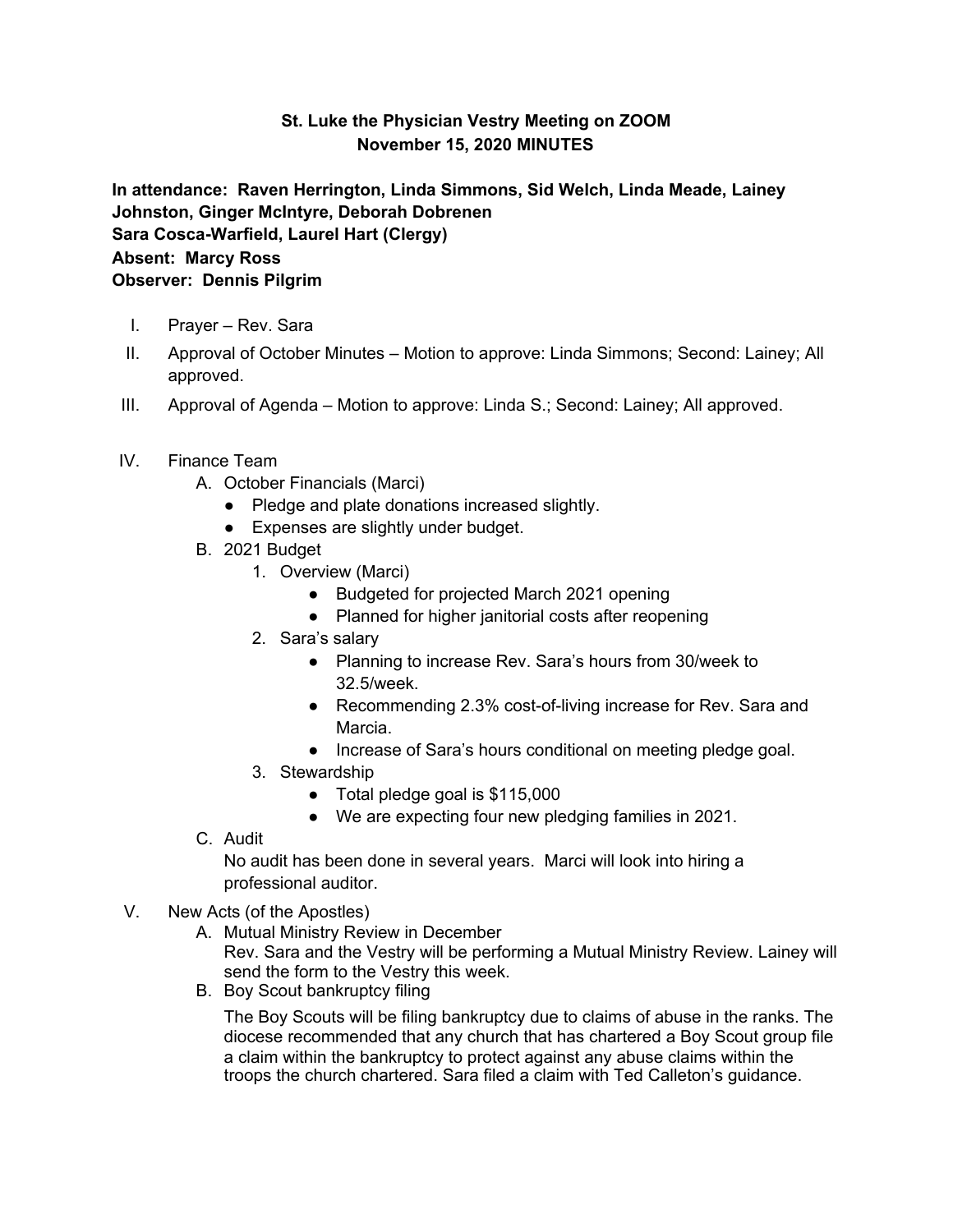- VI. Ongoing Acts (of the Apostles)
	- A. Use of building
		- 1. Renters & small church groups; waiting to hear from diocese.
		- 2. Sara has put in-person, indoor worship plans on hold because of the surge in Covid cases.
	- B. Vestry Members for 2021
		- 1. New Senior Warden
			- a) Deborah Dobrenen
		- 2. New Clerk
			- a) Ginger McIntyre
		- 3. Junior Warden?
			- a) Still open
		- 4. Need Buildings & Grounds liaison
			- a) Still open. Sid will work with the new liaison.
		- 5. Other Potential Candidates for Vestry
			- a) Deborah Aronson (Lainey)
		- 6. Accepted for 2021:
			- a) Dennis Pilgrim (Lainey)
			- b) Kristian Sogge (Raven)
	- C. Discussing security, particularly behind the building (Sid)
		- Sid has received a quote for installation of security cameras.
		- The cost will be \$2049 for both cameras with no monthly fees.

Motion to approve purchasing security cameras for behind the building: Lainey; second: Linda Meade; all approved.

## VII. Ministry Team Check-Ins

- A. The Ark Children's & Youth Ministry: Raven Herrington
	- Raven will lead our Advent Wreath-Making event on Zoom during coffee hour on 11/29.
- B. Buildings & Grounds: Sid Welch
	- The furnaces are in good shape and will require servicing every other year.
	- Sid is looking into replacing the drainage system.
- C. Outreach & Mission: Deborah Dobrenen, Marcy Ross & Linda Meade
	- Deborah will check with Our Father's House and other organizations regarding their needs.
	- Considering "adopting" a family.
- D. Spiritual and Congregational Care: Lainey Johnston
	- The Care Team is providing meals and support for Richard.
	- They are actively supporting families and individuals who are going through difficult times.
- E. Welcome: Marcy Ross & Ginger McIntyre: No report
- F. Worship: Ginger McIntyre
	- Rev. Sara is working on ideas for a meaningful Advent season.
- G. Columbarium: Laurel Hart & Linda Meade
	- Trees and roses have been planted.
	- Two niches have been purchased by the Diocese.
	- We need about \$3000 to finish the base around the icon.